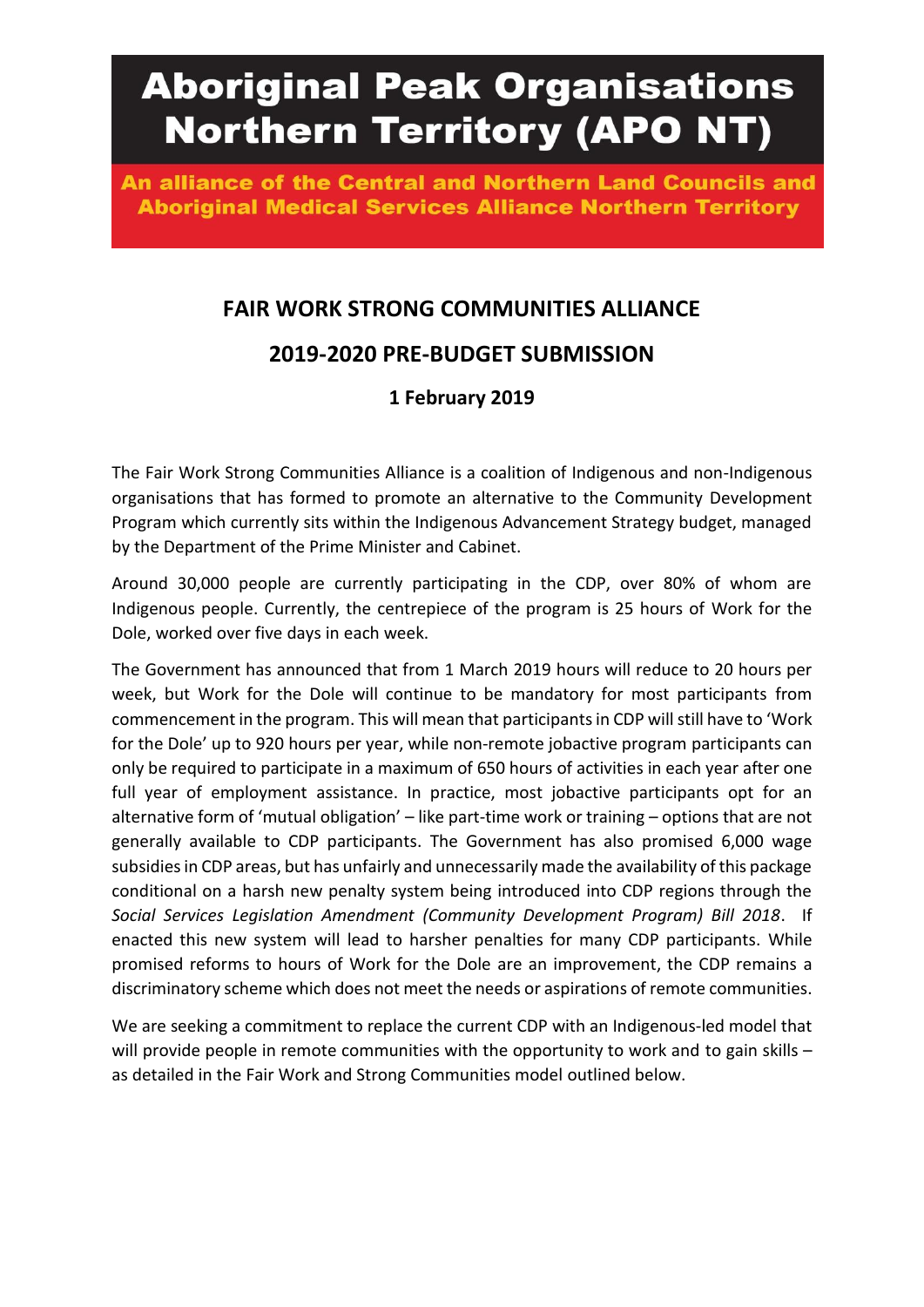#### **Long term costs of the current approach**

According to the Australian National Audit Office (ANAO), \$423m was allocated to CDP in 2017-8. <sup>1</sup> The 2018-9 Budget Papers include an allocation of \$1.1b over four years for the CDP. These amounts do not include income support payments to individuals.

In 2017, the ANAO reported the estimated cost of the CDP as five times that of jobactive.

What data is available suggests that many of the employment outcomes claimed by the government under CDP relate to people who were likely to secure employment in any case. 36% of those for whom outcomes were claimed had been on income support for less than 6 months. Indigenous people are less likely to secure long term employment under CDP than non-Indigenous people.

Since the commencement of CDP, over half a million penalties have been applied to its participants – this is more than the penalties applied to any other group of job seekers. The Department of Human Services has reported that more than 50% of its investigations relate to participants in CDP.

Despite this there is little evidence that actual attendance rates in Work for the Dole are increasing. An evaluation has been conducted, but not released.

There is evidence that many young people are disengaging. The CDP caseload has dropped since the start of CDP. This is a major failure of the current scheme. It presents a long-term risk to the Commonwealth Budget because many in this group, having failed to gain work experience or skills when young, will find it much harder to find work later on.

The CDP is inconsistent with the *Racial Discrimination Act 1975* (Cth) and exposes the Commonwealth to the risk of litigation. It is in breach of the Commonwealth's international human rights obligations. Current practices in relation to policy development, management and evaluation of the scheme are in contravention of the Declaration on the Rights of Indigenous Peoples.

#### **The Government's proposed CDP reforms**

1

As noted, the government's proposed reforms to CDP activity hours and scheduling, due to commence 1 March 2019 will reduce the harm done to CDP participants to some extent, but they will still require people to participate in up to 920 more hours of activities in the first year and 270 more hours of activities in each subsequent year and attend more frequently than their non-remote counterparts.

In 2018 the Government introduced the *Social Security Legislation Amendment (Community Development Program) Bill 2018* to the Parliament. The Bill would apply the Targeted Compliance Framework to CDP participants. Savings from the measure would be applied to offer 6,000 partial wage subsidies to employers who employ CDP participants. Minister

<sup>1</sup> Australian National Audit Office (2017). The Design and Implementation of the Community Development Programme, 21. Retrieved from

[https://www.aph.gov.au/Parliamentary\\_Business/Committees/Senate/Finance\\_and\\_Public\\_Administration/C](https://www.aph.gov.au/Parliamentary_Business/Committees/Senate/Finance_and_Public_Administration/CDP/Report) [DP/Report](https://www.aph.gov.au/Parliamentary_Business/Committees/Senate/Finance_and_Public_Administration/CDP/Report)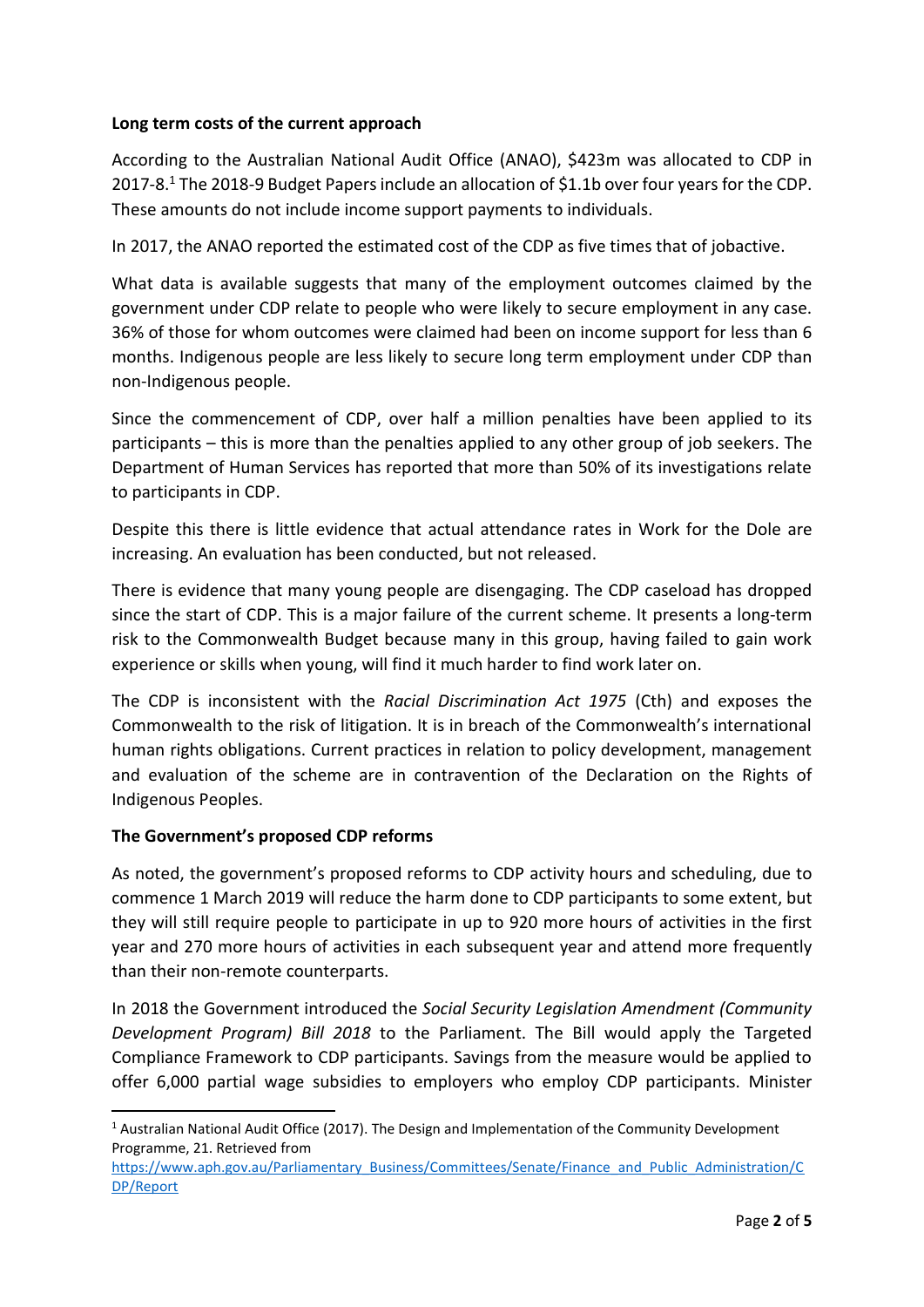Scullion has recently confirmed that, despite widespread opposition to the Bill, the Government will continue to seek its passage.

The Targeted Compliance Framework is designed to apply the harshest penalties to those who are assessed as 'persistently non-compliant'. Since the start of the CDP the vast majority of those assessed as 'persistently non-compliant' across the social security system are Indigenous participants in the CDP, accounting for over 70% of all persistent non-compliance penalties, but comprising fewer than 4% of activity tested income support recipients. The Bill would remove any ability for penalties applied to be waived, including in cases of hardship.

While the Government has rightly identified lack of jobs as a key cause of unemployment across CDP regions, there is little evidence that the proposed wage subsidies will generate a net increase in jobs in those areas that have the greatest need. Take up of Indigenous wage subsidies in non-remote areas has been limited, and employers in very remote areas are less likely to be able to cover the 'gap' in employment costs. There is no provision for training, and a high risk that those who get work would have achieved it in any case. However, the cost, in terms of harsher penalties under the Targeted Compliance Framework (TCF) being applied to Indigenous job seekers, would be unacceptably high. The government's own economic modelling on the TCF demonstrates that the circumstances of Indigenous people in remote communities will not be improved. The modelling shows that if fully implemented, those in CDP will lose, on average, more than two weeks income support in the year. One of the most alarming aspects of the TCF is that penalties cannot be waived no matter how desperate a person's circumstances.

#### **Proposal for a positive alternative**

We are seeking a long-term investment in creating jobs in Indigenous organisations, promoting positive economic development and long-term skills development in remote communities.

A future Government should fund the creation of new jobs with fair conditions and wages rather than making people 'Work for the Dole'.

In replacing the CDP, we ask the Government to commit to:

- a new program with governance arrangements that embed Indigenous control at every level – from the development of national policy to its application on the ground. This must include the ability for local communities to set goals and adapt program settings to local circumstances and the establishment of national governance arrangements that enshrine, in law, Indigenous leadership of the program at a national level;
- the establishment of at least 12,000 fully funded new jobs in remote communities to be wholly, or predominantly, created in Indigenous community organisations. These must attract relevant award pay and conditions, with access to funds for training;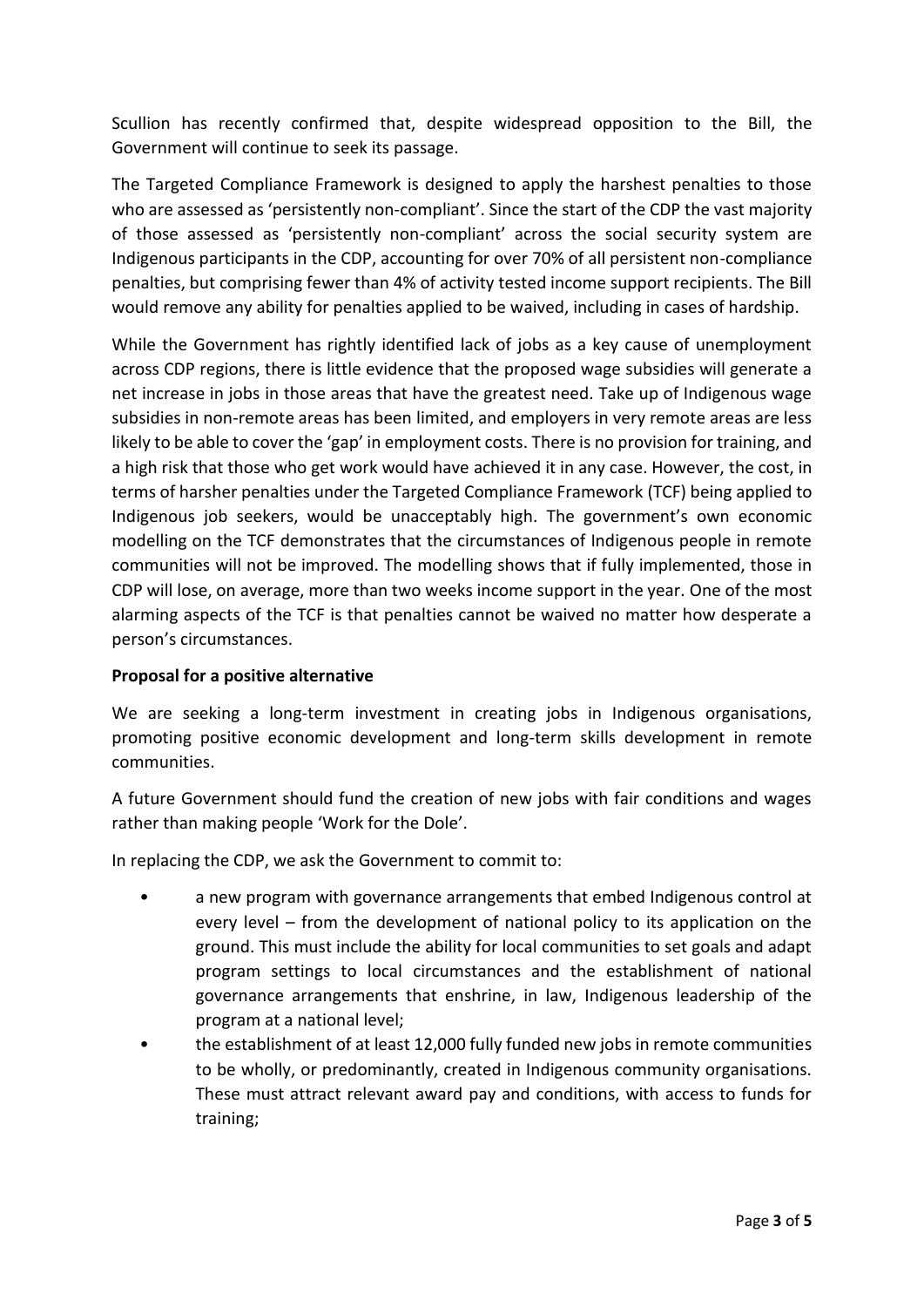- a move away from focus on measuring short term job placements to long term employment and development outcomes, applying a community led, strengths based approach;
- ensuring that any new remote program does not discriminate, either directly or indirectly, against Indigenous peoples.

In the interim, given that CDP is causing harm on a daily basis in remote communities, and leaving some people without money for food, we call on the government to:

- Reduce the number of annual activity hours imposed on CDP participants to a level that is no greater than that of participants in non-remote job programs;
- Allow any participation hours to be worked flexibly across the full range of mutual obligation activities ;
- withdraw the *Social Security Legislation Amendment (Community Development Program) Bill 2018*.

Details of the Fair Work Strong Communities proposal are set out in **Attachment A** and are also available at [www.fairworkstrongcommunities.org.](file:///C:/Users/Haidee/Downloads/www.fairworkstrongcommunities.org)

#### **Cost of job creation proposal**

In 2018 the National Centre for Social and Economic Modelling (NATSEM) was contracted to calculate the wages cost (excluding on-costs) of the two job creation measures in the proposal, including offsetting reductions in income support.

The direct wage cost of the proposal is \$225.7m (excludes on-costs) – a net cost of \$128.1m once income support and other offsets are taken into account.

In addition to direct wage costs, it is proposed that funding be given to employers to cover the costs of employment and training (including superannuation, workers compensation etc), estimated at 30% of wage costs or an additional  $$67.7m<sup>2</sup>$ . This is essential to ensuring that the new jobs are fair, and that, over the long term, people in them gain skills that enable them to move into unsubsidised job opportunities when these arise. All jobs under the scheme will be in Indigenous community based organisations or local government.

There will also be costs associated with the establishment of a new Indigenous-led entity to manage the scheme. This is necessary to bring about a shift from the current centrally controlled approach to one based on recognition and partnership. These costs should be substantially, if not wholly offset by abolition of PM&C's existing CDP management structure which has around 106 staff<sup>3</sup>.

Other program costs associated with the provision of employment assistance have not been calculated. The detailed proposal for a Remote Development and Employment Scheme

 $\overline{a}$ 

 $2$  Based on 30% of wage costs, with 5% quarantined for training.

<sup>3</sup> Australian National Audit Office (2017). The Design and Implementation of the Community Development Programme, 42. Retrieved from

[https://www.aph.gov.au/Parliamentary\\_Business/Committees/Senate/Finance\\_and\\_Public\\_Administration/C](https://www.aph.gov.au/Parliamentary_Business/Committees/Senate/Finance_and_Public_Administration/CDP/Report) [DP/Report](https://www.aph.gov.au/Parliamentary_Business/Committees/Senate/Finance_and_Public_Administration/CDP/Report)